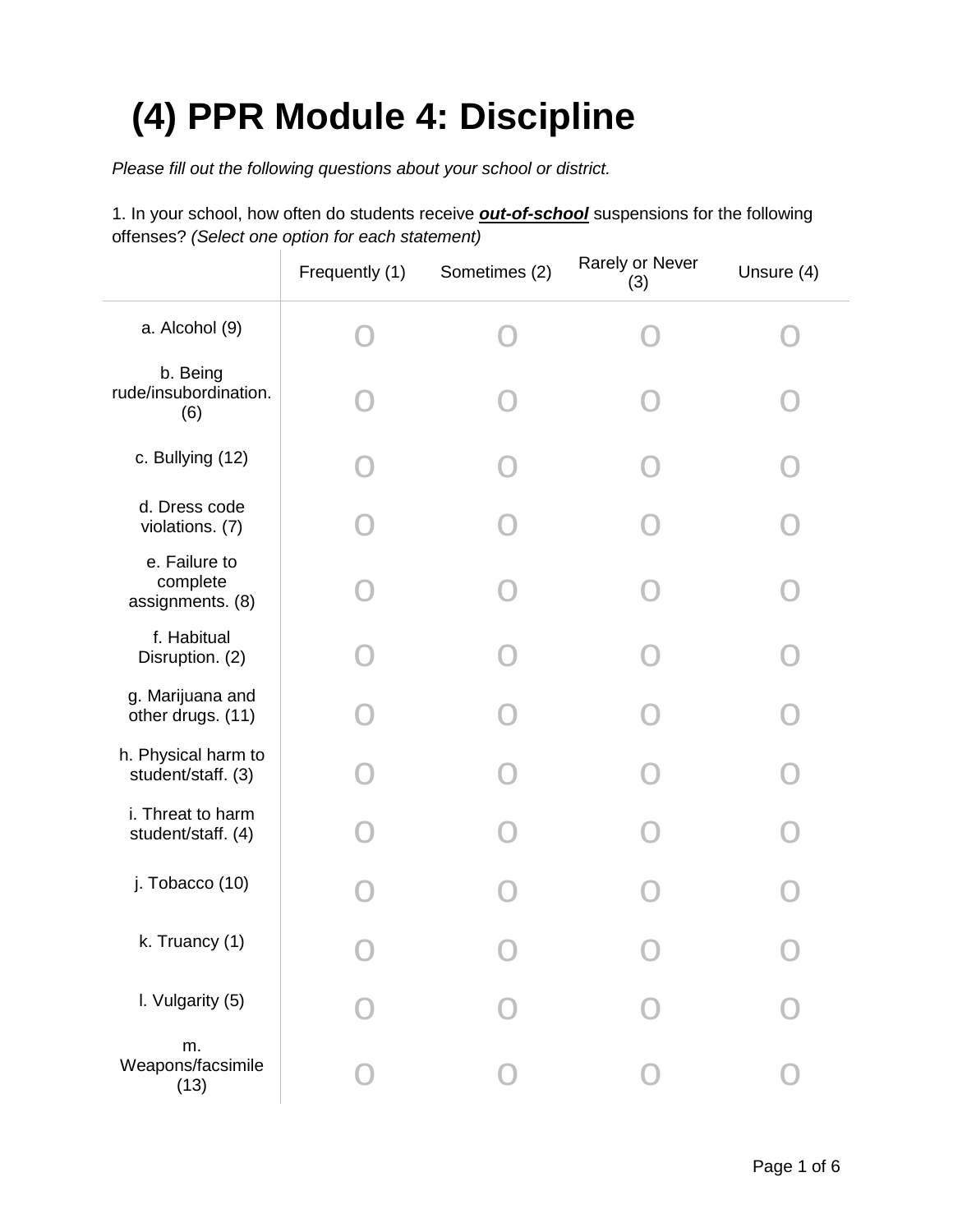|                                               | Frequently<br>(1) | Sometimes<br>(2) | Rarely or<br>Never (3) | Unsure (4) | NA (No in-<br>school<br>suspensions)<br>(5) |
|-----------------------------------------------|-------------------|------------------|------------------------|------------|---------------------------------------------|
| a. Alcohol (9)                                |                   |                  |                        |            |                                             |
| b. Being<br>rude/insubordination.<br>(6)      |                   |                  |                        |            |                                             |
| c. Bullying (12)                              |                   |                  |                        |            |                                             |
| d. Dress code<br>violations. (7)              |                   |                  |                        |            |                                             |
| e. Failure to<br>complete<br>assignments. (8) |                   |                  |                        |            |                                             |
| f. Habitual<br>Disruption. (2)                |                   |                  |                        |            |                                             |
| g. Marijuana and<br>other drugs. (11)         |                   |                  |                        |            |                                             |
| h. Physical harm to<br>student/staff. (3)     |                   |                  |                        |            |                                             |
| i. Threat to harm<br>student/staff. (4)       |                   |                  |                        |            |                                             |
| j. Tobacco (10)                               |                   |                  |                        |            |                                             |
| k. Truancy (1)                                |                   |                  |                        |            |                                             |
| I. Vulgarity (5)                              |                   |                  |                        |            |                                             |
| m.<br>Weapons/facsimile<br>(13)               |                   |                  |                        |            |                                             |

2. In your school, how often do students receive *in-school* suspensions for the following offenses? *(Select one option for each statement)*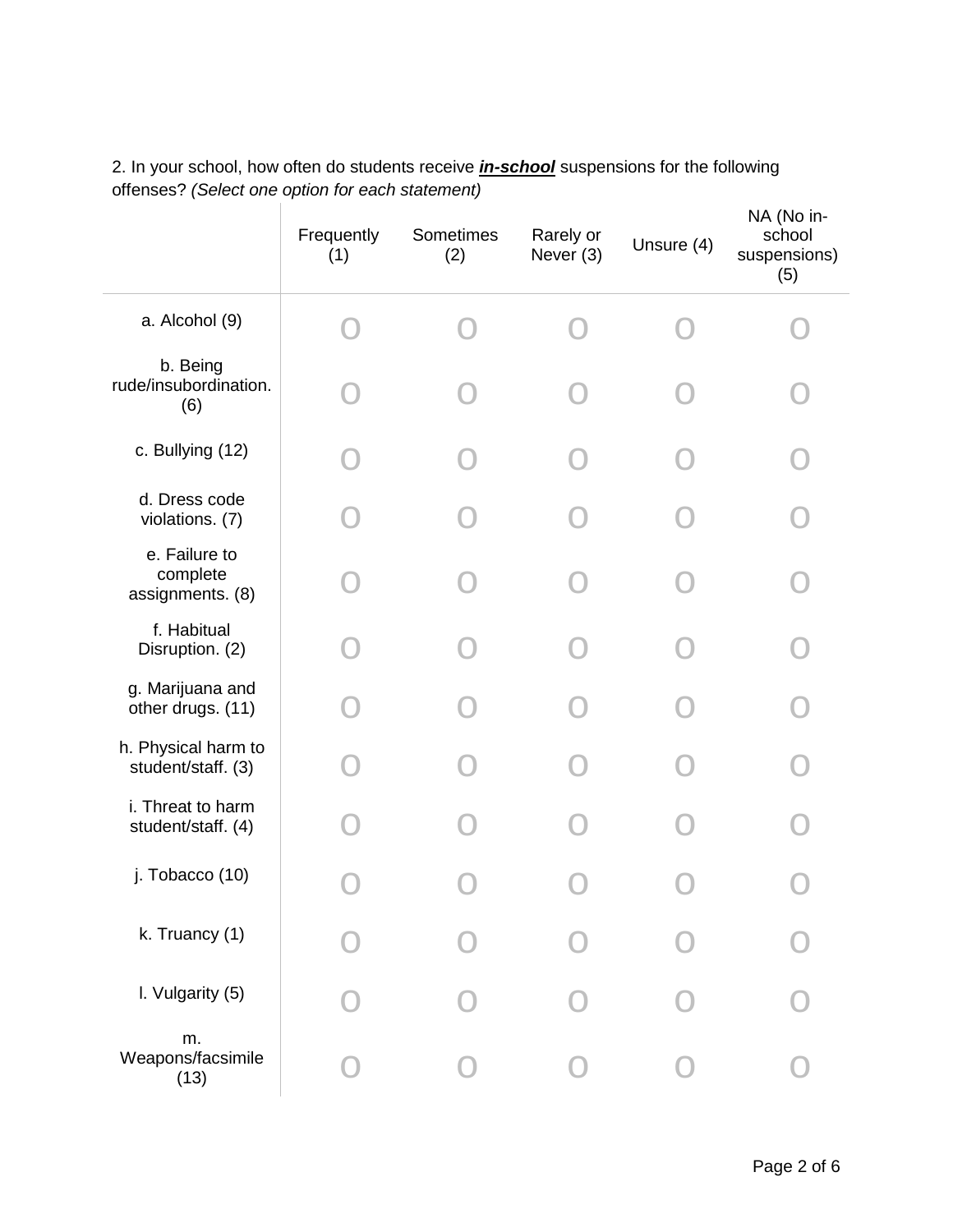3. Do you currently implement Positive Behavior Interventions and Supports (PBIS) on a schoolwide basis? *(Select one option)*

| $\bigcirc$ Yes (1)    |  |  |  |
|-----------------------|--|--|--|
| $\bigcirc$ No (2)     |  |  |  |
| $\bigcirc$ Unsure (3) |  |  |  |

4. How often does your school disaggregate disciplinary data to determine disproportionality among subpopulations including race, disability, highly mobile, and socioeconomic status? *(Select one option)*

| $\bigcirc$ Annually (1)                  |
|------------------------------------------|
| $\bigcirc$ Every other year. (2)         |
| $\bigcup$ It has been several years. (3) |
| $\cup$ We have never done this. (4)      |
| $\bigcirc$ Unsure (5)                    |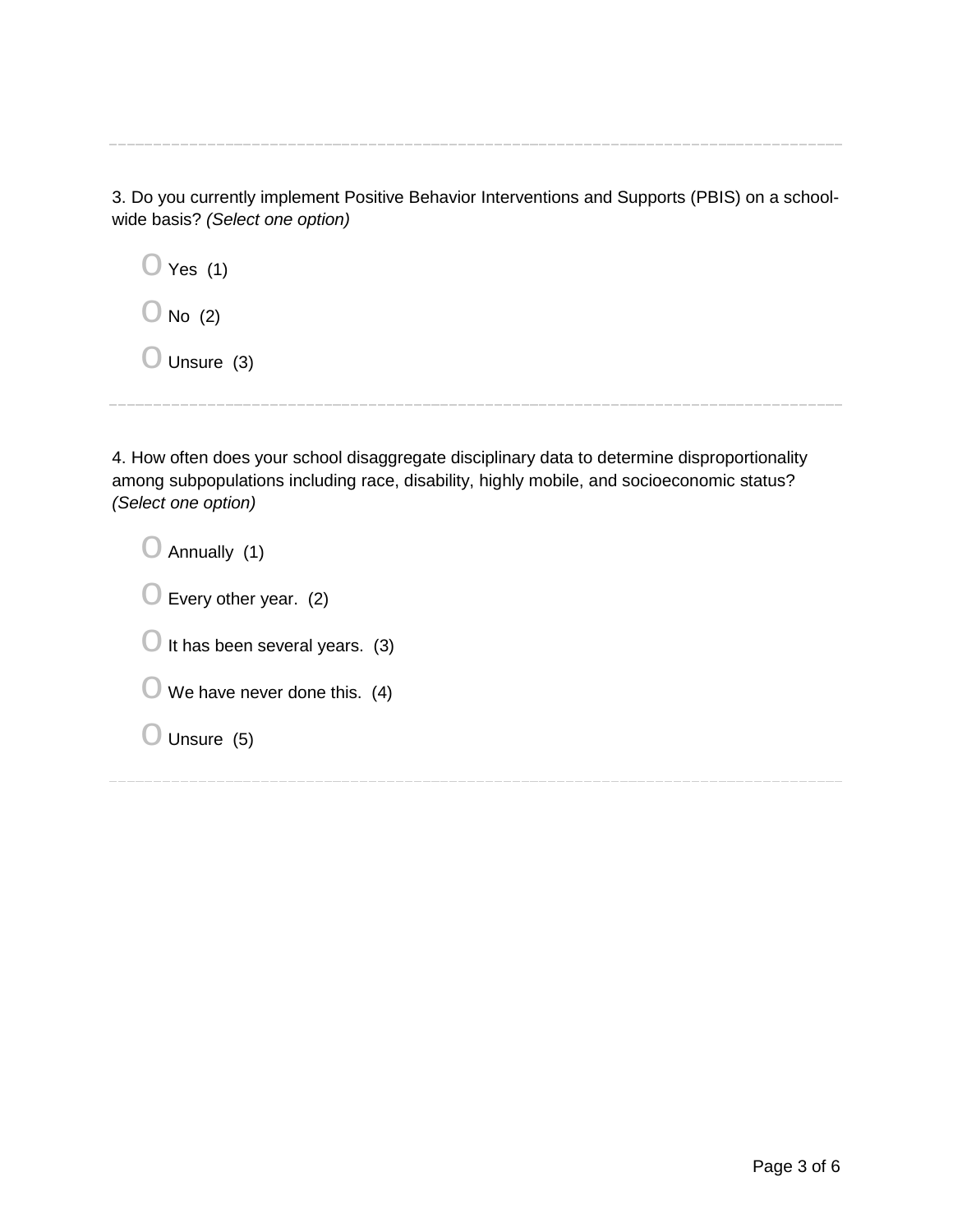5. If you offer in-school suspension, are students required to work on assignments during this time? *(Select one option)*

 $\bigcirc$  Yes (1)

 $\bigcirc$  Yes, unless they are actively engaged in counseling or restorative work. (2)

 $\bigcirc$  No (3)

 $\bigcirc$  Unsure (4)

 $\bigcirc$  N/A We have no in-school-suspension. (5)

6. Do you use any of these methods to reduce suspensions? *(Select one option for each statement)*

|                                                                                           | Yes $(1)$ | No(2) | Unsure (3) |
|-------------------------------------------------------------------------------------------|-----------|-------|------------|
| a. Full restorative<br>justice circles (1)                                                |           |       |            |
| b. Restorative justice<br>practices (2)                                                   |           |       |            |
| c. Ongoing<br>professional<br>development in<br>classroom<br>management<br>strategies (3) |           |       |            |
| d. Empathy training<br>(4)                                                                |           |       |            |
| e. Mindfulness<br>training for students<br>(5)                                            |           |       |            |
| f. Trauma-informed<br>practices (6)                                                       |           |       |            |
|                                                                                           |           |       |            |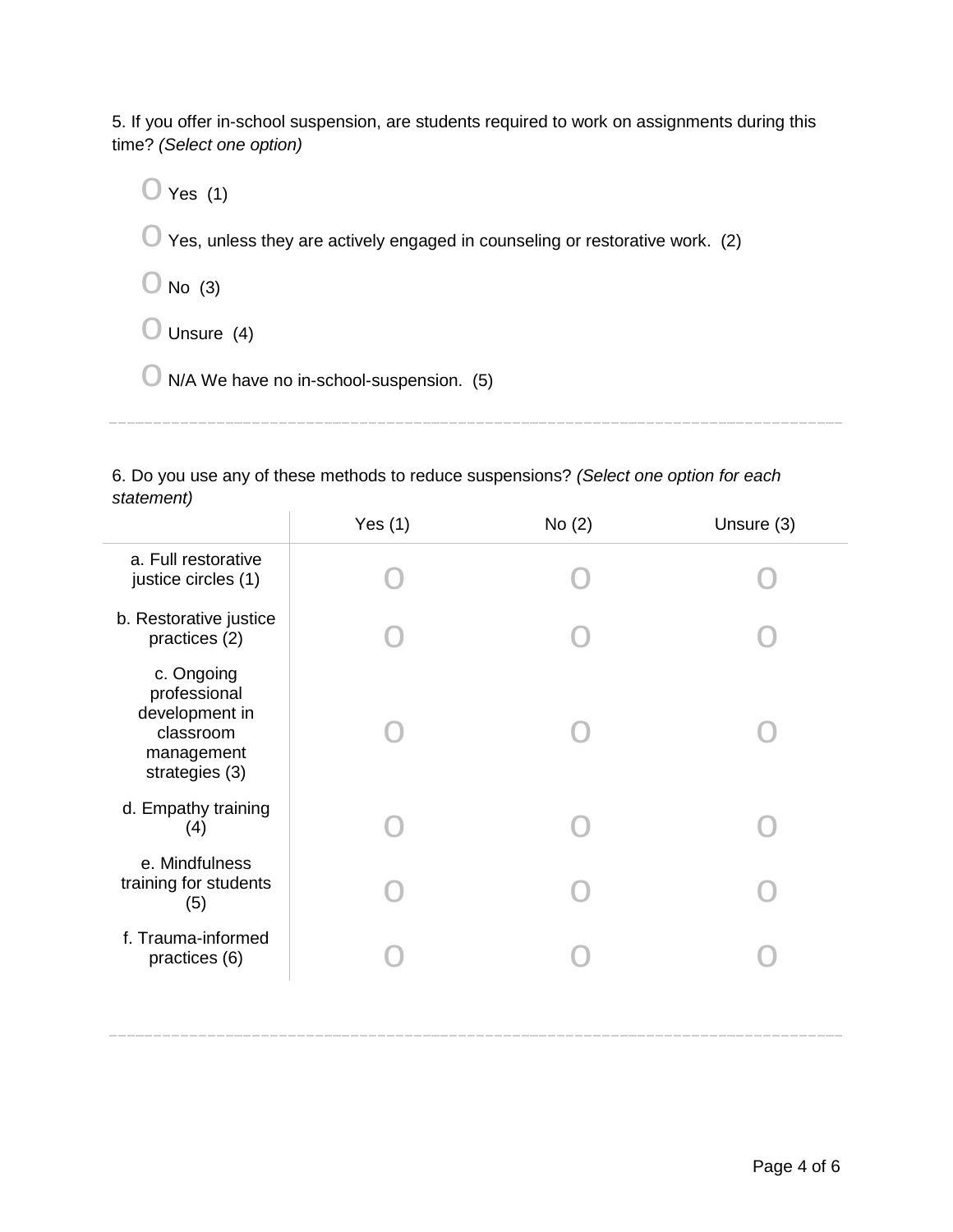7. Are absences due to suspension and expulsion considered excused in your attendance policy? *(Select one option)*

| $\bigcirc$ Yes, they are excused. (1)                                               |
|-------------------------------------------------------------------------------------|
| $\bigcirc$ Yes, until a student has reached a certain number of suspended days. (2) |
| $\bigcirc$ No, they are unexcused. (3)                                              |
| $\bigcup$ Unsure (4)                                                                |

8. Does your discipline policy specifically address bullying in the following ways? *(Select one option for each statement)*

|                                        | Yes $(1)$ | No(2) | Unsure (3) |
|----------------------------------------|-----------|-------|------------|
| a. Bullying on school<br>premises (1)  |           |       |            |
| b. Bullying off school<br>premises (2) |           |       |            |
| c. Cyber-bullying (3)                  |           |       |            |
|                                        |           |       |            |

9. Do you pay special attention to bullying of special populations such as GLBT youth, religious minorities and special needs students? *(Select one option)*

 $\bigcirc$  Yes (1)

 $\bigcirc$  Sometimes (2)

 $\bigcirc$  No (3)

 $\bigcirc$  Unsure (4)